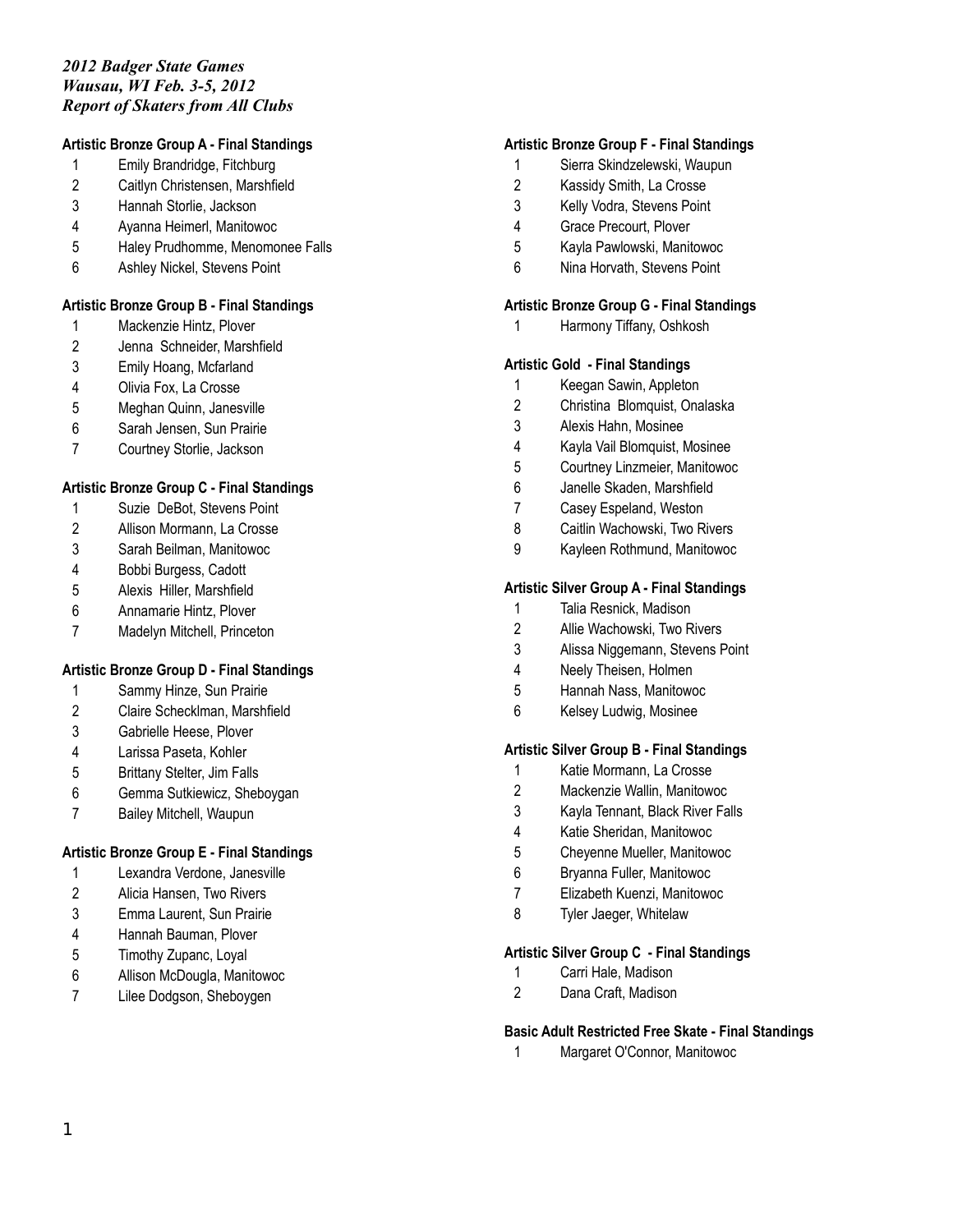# **Basic Restricted Free Skate Group A - Final Standings**

- Violet Cox, Mosinee
- Chloe Hale, Madison
- Carol Oh, Portage
- Makenna Johnston, Chippewa Falls
- Ava Hintz, Mosinee

# **Basic Restricted Free Skate Group B - Final Standings**

- Rosalyn Phetteplace, McFarland
- Mackenzie Munn, Madison
- Jessica Borchardt, Mosinee
- Hannah Fliss, Wausau
- Emily Korte, Mosinee
- Emily Syverson, Colfax

#### **Basic Restricted Free Skate Group C - Final Standings**

- Carissa Welch, Edgar
- Ani Schraufnagel, Oregon
- Madison Smith, Mosinee
- 4-TIE Ava Rindfleisch, Mosinee
- 4-TIE Hannah Hallas, Mosinee
- Chloe Miland, Mosinee

#### **Beginner 1 Compulsory Moves - Final Standings**

Makenna Johnston, Chippewa Falls

# **Beginner 2 Compulsory Moves - Final Standings**

- Lauren Ellis, Mosinee
- Olivia Donohue, Mosinee
- Carol Oh, Portage
- Emily Korte, Mosinee

#### **Beginner 3 Compulsory Moves - Final Standings**

- Chloe Hale, Madison
- Ani Schraufnagel, Oregon

#### **Beginner 4 Compulsory Moves Group A - Final Standings**

- Kaitlyn Pankau, Jackson
- Brookelle Ternus, Sun Prairie
- Ayanna Heimerl, Manitowoc
- Violet Cox, Mosinee
- Allyson Phillips, Evansville

#### **Beginner 4 Compulsory Moves Group B - Final Standings**

- Rosalyn Phetteplace, McFarland
- Ashlee Calkins, Stoughton
- Mackenzie Munn, Madison
- Carissa Welch, Edgar
- Haley Lemke, Mosinee
- Katelyn Lampman, Oregon
- Emily Syverson, Colfax

## **Beginner 5 Compulsory Moves Group A - Final Standings**

- Madison Bill, Eagle River
- Emily Pankau, Jackson
- Melody Thao, Wausau
- Brenna Yakel, Conover
- Hannah Kramsvogel, Eagle River

#### **Beginner 5 Compulsory Moves Group B - Final Standings**

- Madeline Summers, McFarland
- Olivia Heese, Plover
- Natalie Jakusz, Plover
- Miranda Rux, Mosinee
- Annabell Cigan, Chippewa Falls

#### **Beginner 5 Compulsory Moves Group C - Final Standings**

- Olivia Podnar, Oregon
- Cassidy Welch, Edgarw
- Mazie Jackan, Chippewa Falls
- Lauren Wikan, Chippewa Falls

# **Beginner 5 Compulsory Moves Group D - Final Standings**

- Kimberley Culp, La Crosse
- Janet Zintel, Oregon

#### **Beginner Boy Restricted Free Skate - Final Standings**

Ethan Dorn, Sun Prairie

#### **Beginner Restricted Free Skate Group A - Final Standings**

- Madison Bill, Eagle River
- Haley Prudhomme, Menomonee Falls
- Katarina Geyer, Green Bay
- Hannah Storlie, Jackson
- Abigail Hill, Black River Falls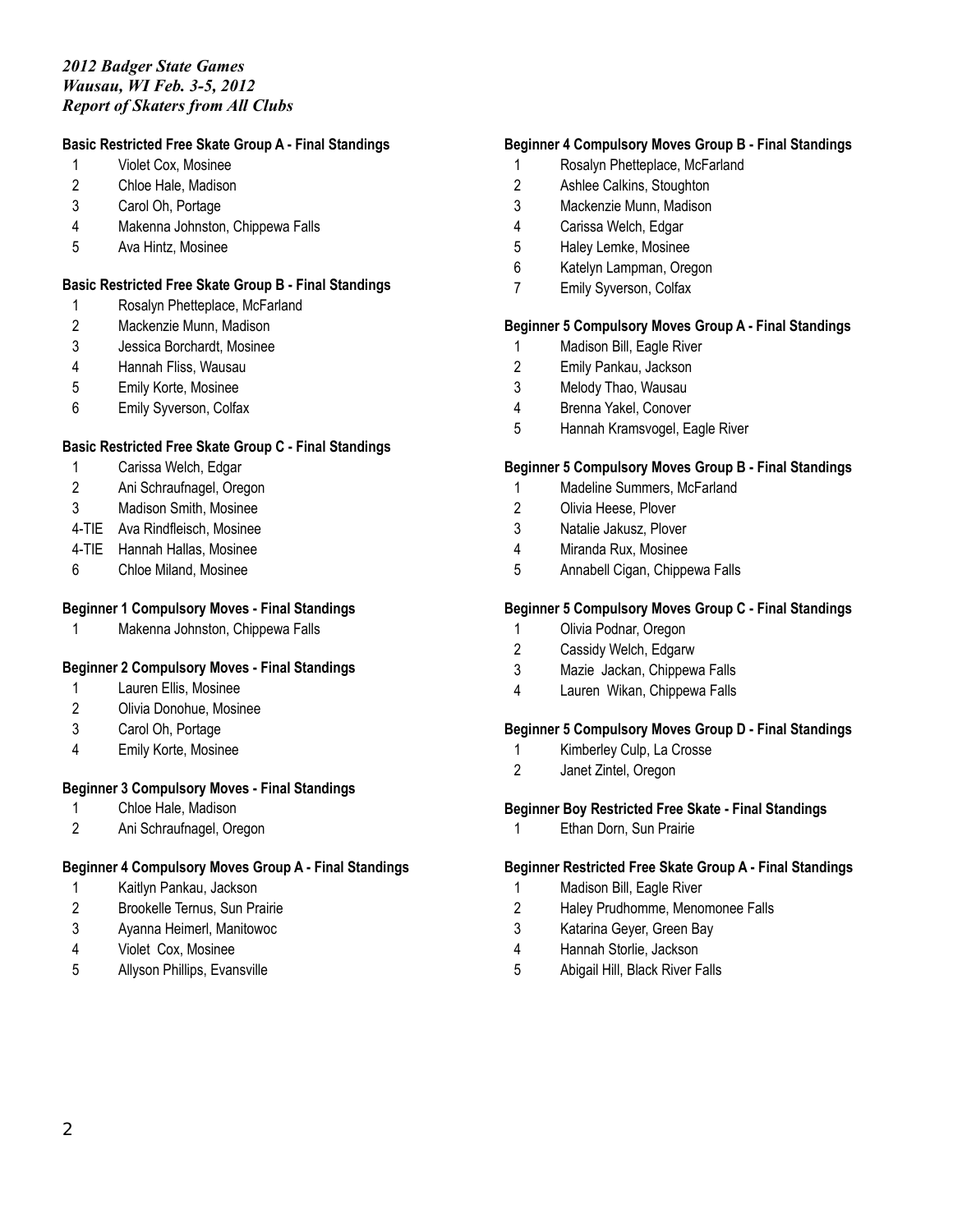# **Beginner Restricted Free Skate Group B - Final Standings**

- Emily Brandridge, Fitchburg
- Cassidy Wolverton, Milwaukee
- Natalie Hintz, Plover
- Emily Herzberg, Melrose

# **Beginner Restricted Free Skate Group C - Final Standings**

- Valerie Thao, Wausau
- 2-TIE Madeline Summers, McFarland
- 2-TIE Miranda Rux, Mosinee
- Lydia Steinmetz, Chippewa Falls
- Courtney Storlie, Jackson

# **Beginner Restricted Free Skate Group D - Final Standings**

- Madelyn Mitchell, Princeton
- 2-TIE Alyssa Zielinski, Mosinee
- 2-TIE Sarah Jensen, Sun Prairie

# **Beginner Restricted Free Skate Group E - Final Standings**

- Olivia Podnar, Oregon
- Leah Foster, Tomahawk
- Mariah Nelles, Marshfield
- Bailey Mitchell, Waupun
- Bailey Barthel, Ironwood

# **Beginner Restricted Free Skate Group F - Final Standings**

- Janet Zintel, Oregon
- Lisa Barnett, Wausau

# **Beginner Short Program - Final Standings**

- Kayla Monkelien, Stetsonville
- Alyssa Zielinski, Mosinee
- Emily Pankau, Jackson

# **Beginner Unrestricted Free Skate Group A - Final Standings**

- Bethany Rigg, Milton
- Kayla Hammon, Plover
- Annamarie Hintz, Plover
- Lindsey Przybylski, Junction City
- Tove Westermeyer, Sun Prairie

# **Beginner Unrestricted Free Skate Group B - Final Standings**

- Kayla Derber, Stevens Point
- Melanie Waterworth, Cottage Grove
- Mackenzie Hintz, Plover
- Kelly Vodra, Stevens Point
- Emalie Klabechek, Hartford
- Toria Lodzinski, Stevens Point

# **Beginner/Pre-Preliminary Jumps Group A - Final Standings**

- Bethany Rigg, Milton
- Sarah Fochs, Mosinee
- Miranda Rux, Mosinee
- Emily Herzberg, Melrose

# **Beginner/Pre-Preliminary Jumps Group B - Final Standings**

- Cami Lardinois, Mosinee
- Olivia Podnar, Oregon
- Sarah Beilman, Manitowoc
- Dominique Cox, Mosinee
- Kimberley Culp, La Crosse
- Kayla Olszewski, Mosinee

### **Bronze Entertainment Team - Final Standings**

- Antigo Castaways, Antigo
- Pink Panther, Sheboygan
- H & L, Wisconsin Rapids
- Loathing, Sheboygan
- Moulin Rouge, Mosinee
- Under the Sea, Madison
- Hollywood Glitz, Marshfield

#### **Bronze Footwork - Final Standings**

- Alicia Hansen, Two Rivers
- Kaley Ludwig, Mosinee
- Kayla Pawlowski, Manitowoc
- Natalia Swatloski, Mosinee
- Harmony Tiffany, Oshkosh

#### **Gold Footwork - Final Standings**

- Kelsey Ludwig, Mosinee
- Caitlin Wachowski, Two Rivers
- Cara Viviano, Wisconsin Rapids
- Janelle Skaden, Marshfield
- Sierra Skindzelewski, Waupun
- Evan Wirsbinski, Mosinee
- Courtney Linzmeier, Manitowoc
- Andie Schibline, West Bend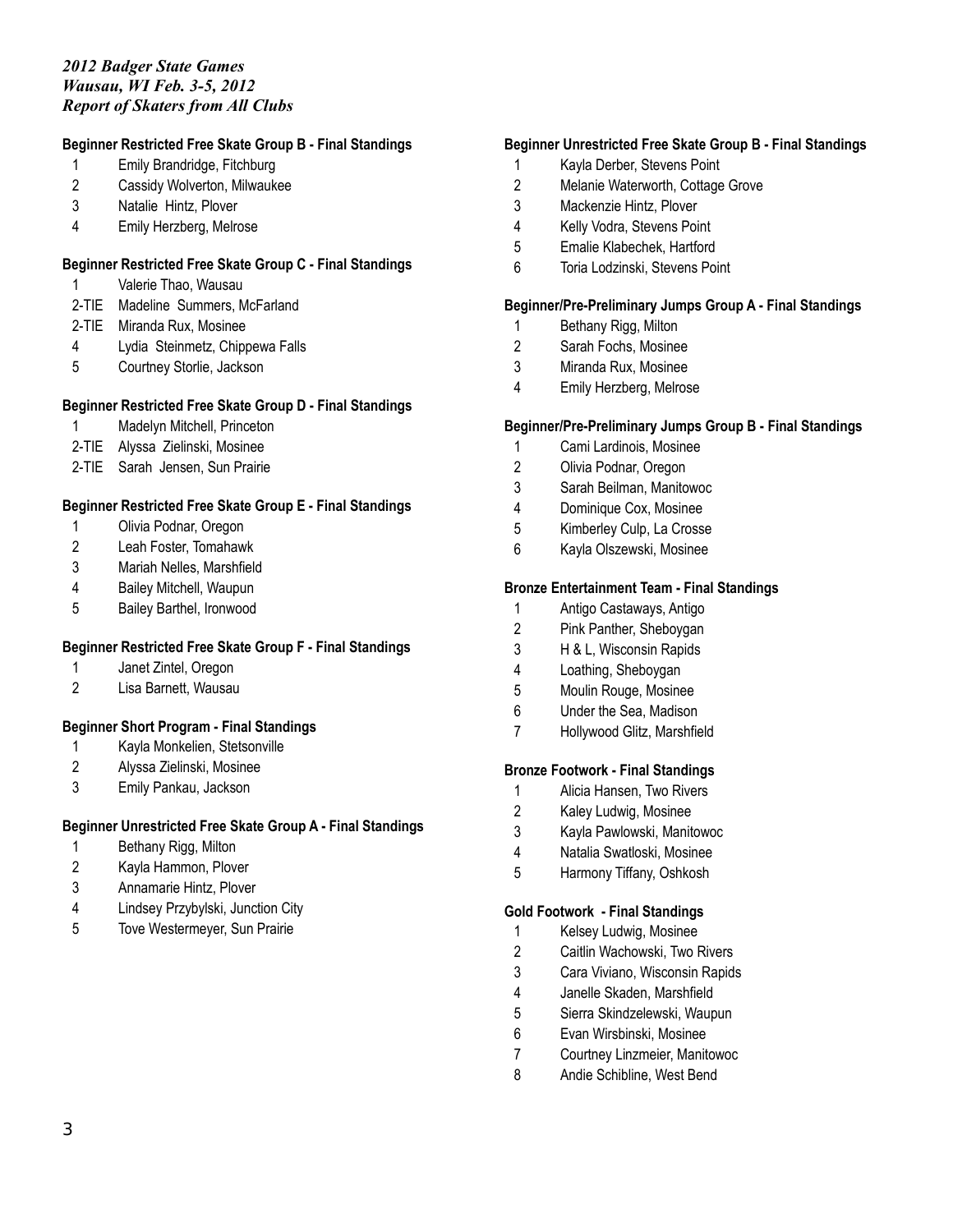#### **Gold Team Entertainment - Final Standings**

- Nun Fun, Manitowoc
- Chicago, Sheboygan

# **Intermediate Moves in the Field - Final Standings**

- Andie Schibline, West Bend
- Kaley Liska, Wisconsin Rapids
- Leeann Przybylski, Junction City
- Josie Rybarczyk, Wausau
- Suzie DeBot, Stevens Point

# **Intermediate Restricted Free Skate - Final Standings**

- Alexis Hahn, Mosinee
- Kayla Vail Blomquist, Mosinee

### **Intermediate Short Program - Final Standings**

- Grace Hoger, Rhinelander
- Emily Lee, Sun Prairie

# **Intermediate Spins - Final Standings**

Christina Blomquist, Onalaska

### **Intermediate Unrestricted Free Skate - Final Standings**

Grace Hoger, Rhinelander

# **Junior Moves in the Field - Final Standings**

Kayla Vail Blomquist, Mosinee

# **Junior Restricted Free Skate - Final Standings**

- Angela Michalski, Milwaukee
- Katie Lippe, Fredonia

# **Juvenile Boy Restricted Free Skate - Final Standings**

Tyler Jaeger, Whitelaw

### **Juvenile Boy Short Program - Final Standings**

Tyler Jaeger, Whitelaw

#### **Juvenile Compulsory Moves - Final Standings**

- Morgan Exner, Janesville
- Jessica Lee, Menomonee Falls
- Jessica Morgensen, Waunakee
- Janelle Skaden, Marshfield

#### **Juvenile Moves in the Field - Final Standings**

- Hope Rehlinger, Plover
- Alexandra Flatten, Onalaska
- Maria Nagel, Stevens Point
- Evan Wirsbinski, Mosinee

# **Juvenile Restricted Free Skate - Final Standings**

- Emily Perkins, Portage
- Kaley Liska, Wisconsin Rapids
- Mary Hackman, Janesville
- Jessica Auclair, Wisconsin Rapids
- Cara Viviano, Wisconsin Rapids
- Josie Rybarczyk, Wausau
- Courtney Linzmeier, Manitowoc
- Kirby Reehl, Oakfield
- Dana Craft, Madison

#### **Juvenile Short Program - Final Standings**

- Jessica Lee, Menomonee Falls
- Caitlin Wachowski, Two Rivers
- Kirby Reehl, Oakfiel
- Mary Hackman, Janesville

### **Juvenile Spins - Final Standings**

- Katie Mormann, La Crosse
- Emily Perkins, Portage
- 3-TIE Janelle Skaden, Marshfield
- 3-TIE Josie Rybarczyk, Wausau
- Morgan Exner, Janesville
- Jessica Auclair, Wiaconsin Rapids

#### **Juvenile Unrestricted Free skate - Final Standings**

- Emily Lee, Sun Prairie
- Davis Collison, Schofield
- Jessica Mogensen, Waunakee
- Jessica Lee, Menomonee Falls
- Keegan Sawin, Appleton
- Evan Wirsbinski, Mosinee
- Janelle Skaden, Marshfield

#### **Juvenile/Open Juvenile Jumps - Final Standings**

- Emily Perkins, Portage
- Katie Mormann, La Crosse
- Morgan Exner, Janesville
- Janelle Skaden, Marshfield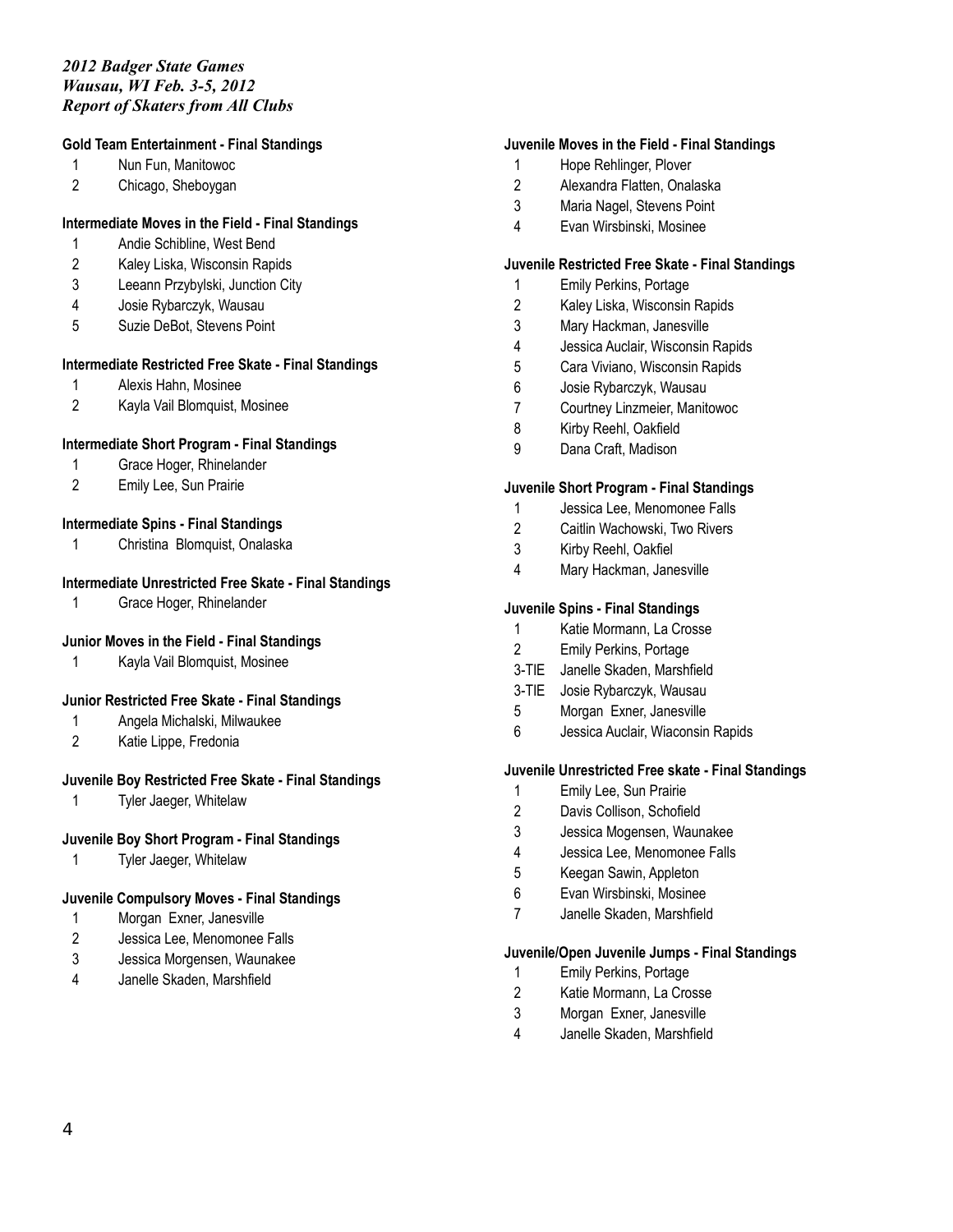# **Limited Beginner Restricted Free Skate Group A - Final**

**Standings**

- Brookelle Ternus, Sun Prairie
- Kaitlyn Pankau, Jackson
- Ashlee Calkins, Stoughton
- Melody Thao, Wausau
- Ayanna Heimerl, Manitowoc
- Allyson Phillips, Evansville

#### **Limited Beginner Restricted Free Skate Group B - Final Standings**

- Haley Lemke, Mosinee
- Hannah Kramsvogel, Eagle River
- Brenna Yakel, Conover
- Gabrielle Lewens, Mosinee
- Sydney Albrecht, Oostburg
- Katelyn Lampman, Oregon

#### **Limited Beginner Restricted Free Skate Group C - Final Standings**

- Emily Hoang, McFarland
- Mazie Jackan, Chippewa Falls
- Annabell Cigan, Chippewa Falls
- Emily Borchardt, Mosinee
- Jessica Bandell, Mosinee
- Breanna Jentzsch, Medford

# **Limited Beginner Restricted Free Skate Group D - Final**

**Standings**

- Cassidy Welch, Edgar
- Savannah Smith, Mosinee
- Erin Michalski, Stevens Point
- Kayla Olszewski, Mosinee
- Lauren Wikan, Chippewa Falls
- Drew Thomas, Evansville

# **Novice Moves in the Field - Final Standings**

- Mackenzie Neuendorf, West Bend
- Cadence Brunzlick, Bryant
- Kaitlyn Noggle, Black River Falls
- Sydney Harris, Merrill
- Jessica Auclair, Wisconsin Rapids

### **Novice Restricted Free Skate - Final Standings**

- Kaitlyn Noggle, Black River Falls
- Cassandra Hoger, Rhinelander
- Sydney Harris, Merrill
- Caitlin Washowski, Two Rivers

# **Novice Short Program - Final Standings**

Kaitlyn Noggle, Black River Falls

### **Novice Spins - Final Standings**

Cassandra Hoger, Rhinelander

#### **Platinum Footwork - Final Standings**

- Christina Blomquist, Onalaska
- Keegan Sawin, Appleton

#### **Platinum Team Entertainment - Final Standings**

- Toy Story, Sheboygan
- Mulan Warriors, Manitowoc

### **Pre-Juvenile Adult Unrestricted Free Skate - Final Standings**

Carri Hale, Madison

# **Pre-Juvenile Compulsory Moves - Final Standings**

- Alexandria Anderson, Sun Prairie
- Josie Rybarczyk, Wausau

#### **Pre-Juvenile Moves in the Field - Final Standings**

- Krista Monkelien, Stetsonville
- Kayla Hammon, Plover
- Lauryn Cook, Rhinelander
- Sidney Severson, Trempealeau
- Neely Theisen, Holmen

#### **Pre-Juvenile Restricted Free Skate - Final Standings**

- Rachel Eron, Wisconsin Rapids
- Alexandra Flatten, Onalaska
- Sarah Fochs, Mosinee
- Andie Schibline, West Bend
- Lyn-Le Wien, Janesville
- Anne Balciar, Medford
- Bryanna Fuller, Manitowoc
- Kayleen Rothmund, Manitowoc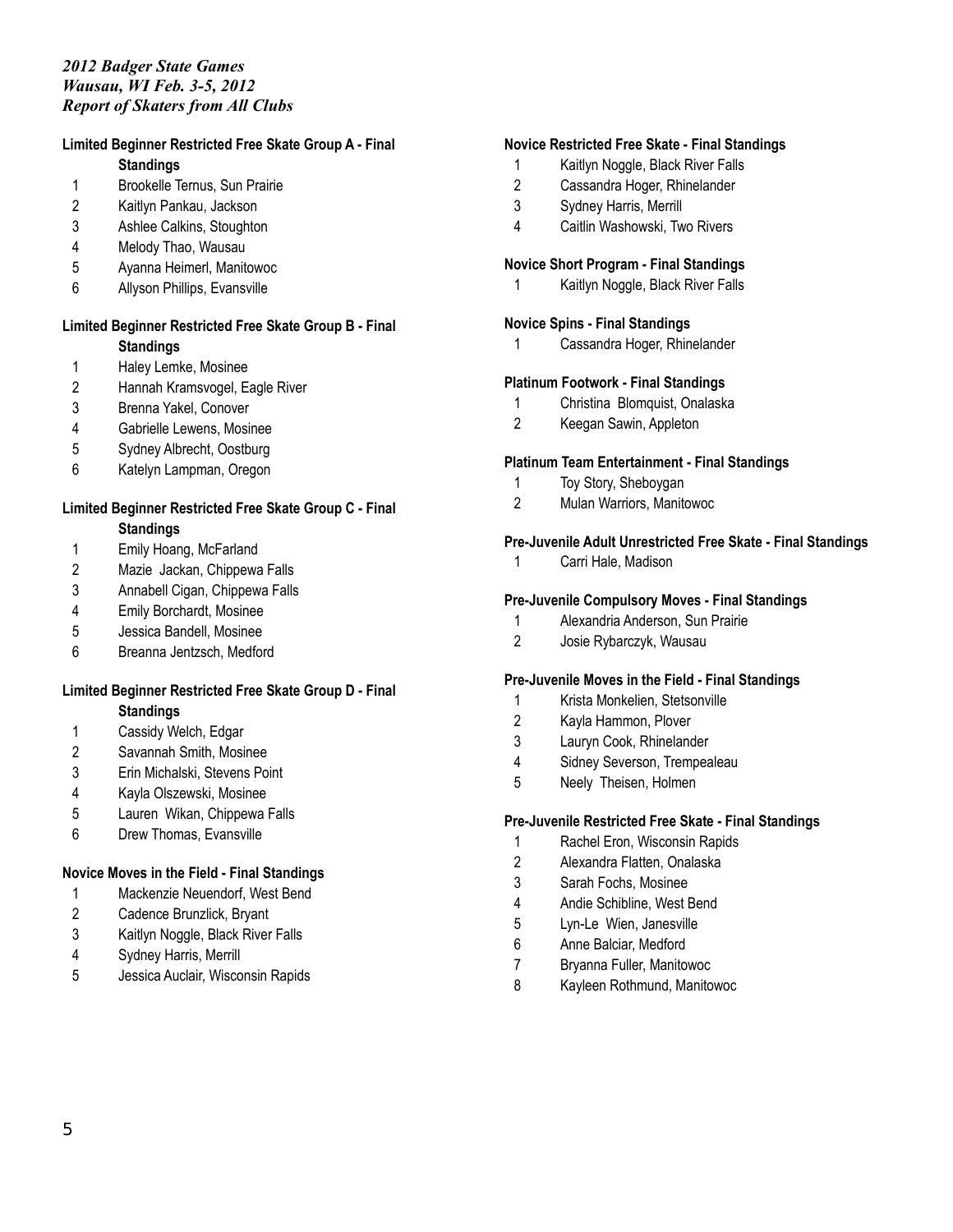# **Pre-Juvenile Short Program - Final Standings**

- Talia Resnick, Madison
- Mackenzie Neuendorf, West Bend
- Lyn-Le Wien, Janesville
- Josie Rybarczyk, Wausau
- Bryanna Fuller, Manitowo
- Katie Sheridan, Manitowoc

#### **Pre-Juvenile Spins - Final Standings**

- Alexandra Flatten, Onalaska
- Katie Sheridan, Manitowoc
- Casey Espeland, Weston
- Bryanna Fuller, Manitowo

#### **Pre-Juvenile Unrestricted Free Skate - Final Standings**

- Talia Resnick, Madison
- Katie Mormann, La Crosse
- Kayla Tennant, Black River Falls
- Morgan Exner, Janesville
- Alissa Niggemann, Stevens Point
- Kelsey Ludwig, Mosinee
- Mackenzie Neuendorf, West Bend

#### **Pre-Juvenile/Open Pre-Juvenile Jumps - Final Standings**

- Kayla Tennant, Black River Falls
- Talia Resnick, Madison
- Casey Espeland, Weston
- Kelsey Ludwig, Mosinee

# **Preliminary Adult Unrestricted Free Skate - Final Standings**

Melissa Beck-Westermeyer, Sun Prairie

## **Preliminary Compulsory Moves Group A - Final Standings**

- Sarah Fochs, Mosinee
- Madeline Rider, Madison
- Suzie DeBot, Stevens Point
- Maria Nagel, Stevens Point
- Meghan Quinn, Janesville
- Olivia Fox, La Crosse

# **Preliminary Compulsory Moves Group B - Final Standings**

- Leeann Przybylski, Junction City
- Leonna Ives, Tomahawk
- Thea Valmadrid, Fitchburg
- Emma Dill, Manitowoc
- Brittany Stelter, Jim Falls
- Emalie Klabechek, Hartford

#### **Preliminary Compulsory Moves Group C - Final Standings**

- Alexandra Flatten, Onalaska
- Danielle Wolosek, Wisconsin Rapids
- Sidney Severson, Trempealeau
- Kassidy Smith, La Crosse
- Lexandra Verdone, Janesville
- Kelsey Brovan, Chippewa Falls
- Neely Theisen, Holmen

# **Preliminary Jumps Group A - Final Standings**

- Sabine Westermeyer, Sun Prairie
- Suzie DeBot, Stevens Point
- Gabrielle Heese, Plover
- Maria Nagel, Stevens Point

#### **Preliminary Jumps Group B - Final Standings**

- Paige Kaiser, Mosinee
- Sidney Severson, Trempealeau
- Thea Valmadrid, Fitchburg
- Kassidy Smith, La Crosse
- Emma Dill, Manitowoc

#### **Preliminary Moves in the Field - Final Standings**

- Leonna Ives, Tomahawk
- Faith Armstrong, Chippewa Falls
- Sarah Jensen, Sun Prairie
- Kayla Monkelien, Stetsonville
- Emma Dill, Manitowoc
- Kate Larson, Madison
- Emily Pankau, Jackson
- Bobbi Burgess, Cadott
- Emily Brandridge, Fitchburg

#### **Preliminary Restricted Free Skate Group A - Final Standings**

- Ashley Ploeckelman, Athens
- Anna Jackson, Saint Germain
- Lauryn Cook, Rhinelander
- Megan Wimme, Wisconsin Rapids
- Kaley Ludwig, Mosinee
- Olivia Fox, La Crosse
- Meghan Quinn, Janesville
- Larissa Paseta, Kohler
- Ashley Nickel, Stevens Point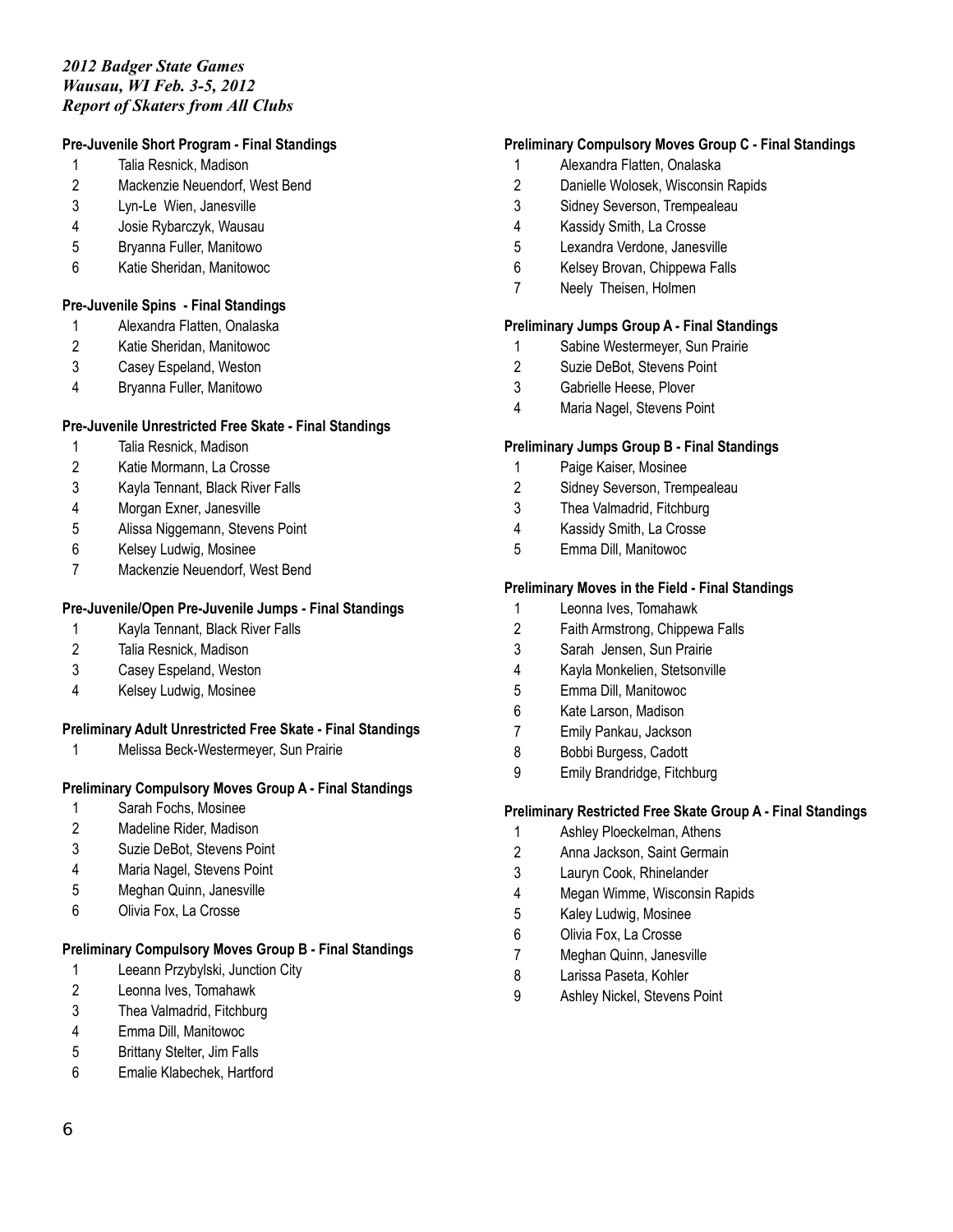# **Preliminary Restricted Free Skate Group B - Final Standings**

- Alicia Hansen, Two Rivers
- Brittany Stelter, Jim Falls
- Leonna Ives, Tomahawk
- Lindsey Murry, Mosinee
- Emma Dill, Manitowoc
- Allie Wachowski, Two Rivers
- Emma Laurent, Sun Prairie
- Neely Theisen, Holmen

### **Preliminary Restricted Free Skate Group C - Final Standings**

- Lexandra Verdone, Janesville
- Sidney Severson, Trempealeau
- Hannah Nass, Manitowoc
- Hannah Bauman, Plover
- Danielle Wolosek, Wisconsin Rapids
- Natalia Swatloski, Mosinee
- Abigail Burke, Onalaska
- Morgan Pinardi, Hurley

### **Preliminary Restricted Free Skate Group D - Final Standings**

- Kassidy Smith, La Crosse
- Julie Ploeckelman, Athens
- Cadence Brunzlick, Brunzlick
- Mackenzie Wallin, Manitowoc
- Cheyenne Mueller, Manitowoc
- Elizabeth Kuenzi, Manitowoc
- Charity Hentges, Stevens Point
- 8 Kelsey Brovan, Chippewa Falls
- Alexandra Sternot, Mosinee

# **Preliminary Short Program - Final Standings**

- Alicia Hansen, Two Rivers
- Leonna Ives, Tomahawk
- Kayla Derber, Stevens Point
- Mackenzie Wallin, Manitowoc
- Allie Wachowski, Two Rivers
- Cheyenne Mueller, Manitowoc
- Elizabeth Kuenzi, Manitowoc
- Hannah Nass, Manitowoc
- Anna Jackson, Saint Germain

#### **Preliminary Spins Group A - Final Standings**

- Paige Kaiser, Mosinee
- Kayla Daggett, Madison
- Meghan Quinn, Janesville
- Andie Schibline, West Bend
- Sarah Fochs, Mosinee
- Maria Nagel, Stevens Point
- Anna Jackson, Saint Germain

# **Preliminary Spins Group B - Final Standings**

- Leeann Przybylski, Junction City
- Thea Valmadrid, Fitchburg
- Emma Dill, Manitowoc
- Cadence Brunzlick, Bryant
- Danielle Wolosek, Wisconsin Rapids
- Lindsey Murry, Mosinee
- Kelsey Brovan, Chippewa Falls

#### **Preliminary Unrestricted Free Skate - Final Standings**

- Alexandria Anderson, Sun Prairie
- Kayla Daggett, Madison
- Paige Kaiser, Mosinee
- Krista Monkelien, Stetsonville
- Sydney Breden, Janesville

#### **Pre-Preliminary Compulsory Moves Group A - Final Standings**

- Kaley Ludwig, Mosinee
- Maisie Peters, Madison
- Bethany Rigg, Milton
- Lindsey Przybylski, Junction City
- Bobbi Burgress, Cadott
- Valerie Thao, Wausau
- Tessa Wolosek, Wisconsin Rapids
- Faith Armstrong, Chippewa Falls

#### **Pre-Preliminary Compulsory Moves Group B - Final Standings**

- Hope Rehlinger, Plover
- Natalia Swatlosk, Mosinee
- Cami Lardinois, Mosinee
- Megan Schroeder, Mosinee
- Rachel Gries, Manitowoc
- 6-TIE Lauren Micolichek, Chippewa Falls
- 6-TIE Dominique Cox, Mosinee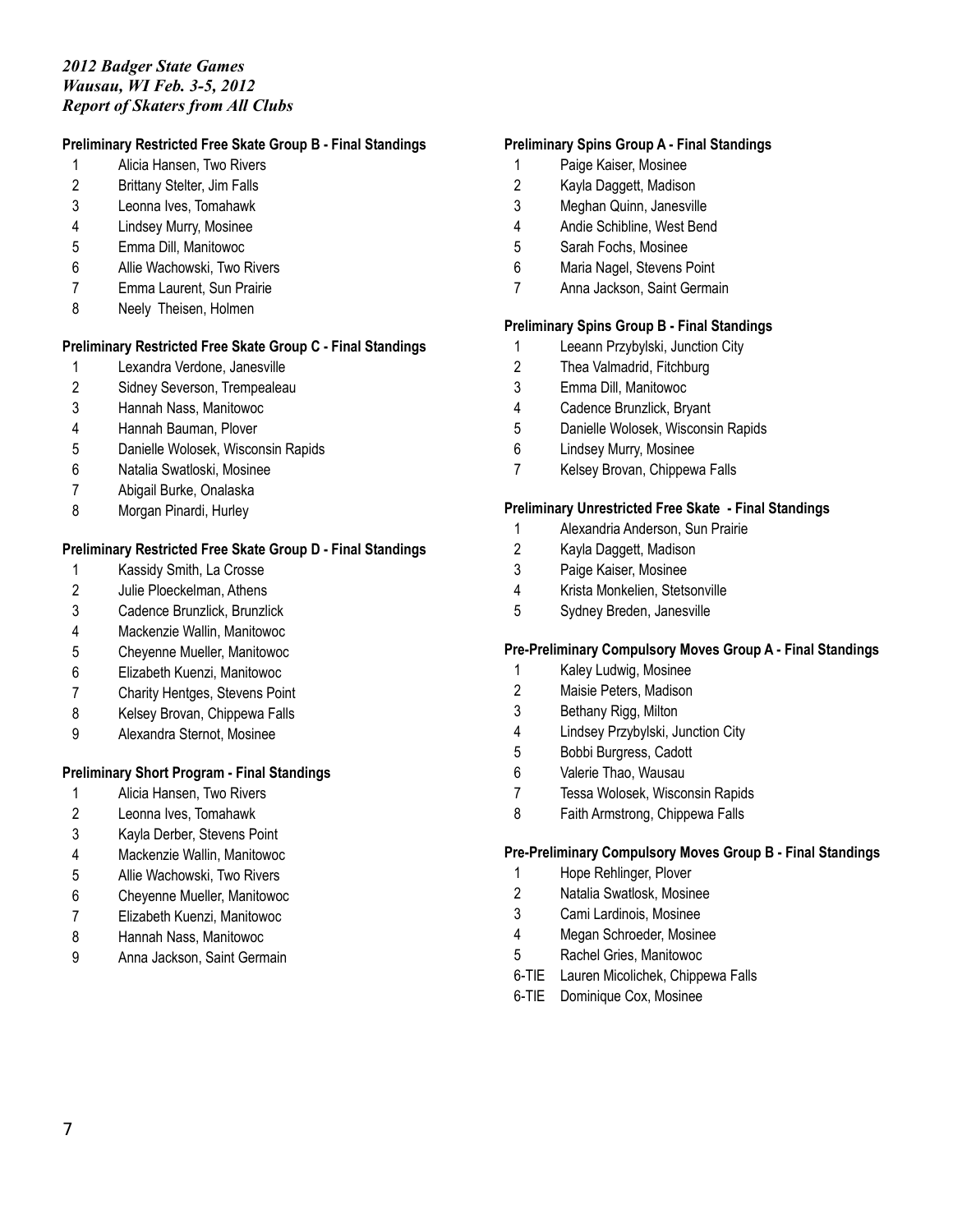# **Pre-Preliminary Moves in the Field - Final Standings**

- Kimberley Culp, La Crosse
- Gemma Sutkiewicz, Sheboygan
- Ethan Dorn, Sun Prairie

#### **Pre-Preliminary Restricted Free Skate Group A - Final Standings**

- Kelly Ploeckelman, Athens
- Olivia Heese, Plover
- Makayla Niggemann, Stevens Point
- Faith Armstrong, Chippewa Falls
- Tessa Wolosek, Wisconsin Rapids

# **Pre-Preliminary Restricted Free Skate Group B - Final**

### **Standings**

- Sarah Beilman, Manitowoc
- Maggee Renn, Tomahawk
- Alexis Hiller, Marshfield
- Allison Mormann, La Crosse
- Allison Swid, Mosinee
- Bobbi Burgess, Cadott

# **Pre-Preliminary Restricted Free Skate Group C - Final**

#### **Standings**

- Cami Lardinois, Mosinee
- Allison McDougal, Manitowoc
- Claire Schecklman, Marshfield
- Megan Schroeder, Mosinee
- Dominique Cox, Mosinee
- Brittany Rusch, Sheboygan

#### **Pre-Preliminary Restricted Free Skate Group D - Final Standings**

- Natalie Thielke, Allenton
- Kayla Pawlowski, Manitowoc
- Rachel Gries, Manitowoc
- Stephanie Hull, Waupun
- Lauren Micolichek, Chippewa Falls
- Kayla Monkelien, Stetsonville
- Kayla Anderson, Chippewa Falls

### **Pre-Preliminary Short Program - Final Standings**

- Melanie Waterworth, Cottage Grove
- Sammy Hinze, Sun Prairie
- Emma Laurent, Sun Prairie
- Sarah Jacobson, Tomahawk
- Sarah Beilman, Manitowoc
- Kayla Pawlowski, Manitowoc

### **Pre-Preliminary Spins Group A - Final Standings**

- Bethany Rigg, Milton
- Tove Westermeyer, Sun Prairie
- Maisie Peters, Madison
- Miranda Rux, Mosinee
- Faith Armstrong, Chippewa Falls

### **Pre-Preliminary Spins Group B - Final Standings**

- Sammy Hinze, Sun Prairie
- Olivia Fox, La Crosse
- Suzie DeBot, Stevens Point
- Lindsey Przybylski, Junction City
- Dominique Cox, Mosine
- Sarah Beilman, Manitowoc

# **Pre-Preliminary Spins Group C - Final Standings**

- Emma Laurent, Sun Prairie
- Kassidy Smith, La Crosse
- 3-TIE Hope Rehlinger, Plover
- 3-TIE Cami Lardinois, Mosinee
- Natalia Swatloski, Mosinee
- Kayla Pawlowski, Manitowoc
- Rachel Gries, Manitowoc

# **Pre-Preliminary Unrestricted Free Skare Group B - Final Standings**

- Sabine Westermeyer, Sun Prairie
- Thea Valmadrid, Fitchburg
- Gabrielle Heese, Plover
- Leann Przybylski, Junction City
- Maria Nagel, Stevens Point

# **Pre-Preliminary Unrestricted Free Skate Group A - Final Standings**

- Suzie DeBot, Stevens Point
- Maisie Peters, Madison
- Madeline Rider, Madison
- Jenna Schneider, Marshfield